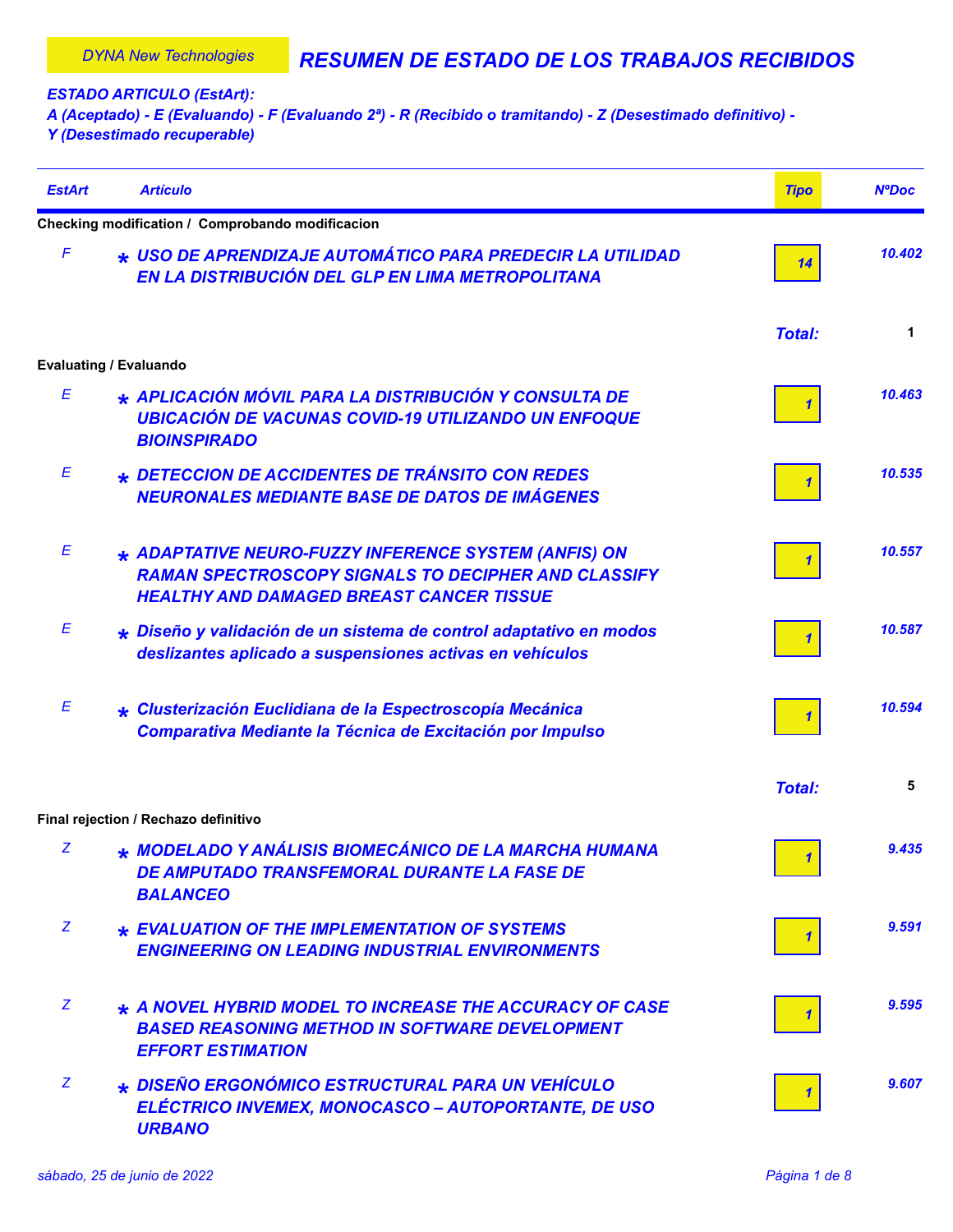| <b>EstArt</b> | <b>Artículo</b>                                                                                                                                                              | <b>Tipo</b> | <b>NºDoc</b> |
|---------------|------------------------------------------------------------------------------------------------------------------------------------------------------------------------------|-------------|--------------|
| Z             | * IDENTIFICACIÓN ALGEBRAICA EN LÍNEA DE GRIETAS EN UN<br><b>SISTEMA ROTOR-COJINETE ASIMÉTRICO DE 2 GDL</b>                                                                   |             | 9.639        |
| Z             | * MARCO SISTÉMICO Y SU APLICACIÓN EN LA EVALUACIÓN DE<br><b>SISTEMAS DE EDUCACIÓN SUPERIOR</b>                                                                               |             | 9.687        |
| Z             | * Restricciones Cinemáticas de un Robot Hexápodo con Piernas<br><b>Reconfigurables</b>                                                                                       |             | 9.730        |
| Z             | * ALGORITMO DE APROXIMACIONES ESTOCASTICAS PARA EL<br><b>MEJORAMIENTO DEL Cpk DE PROCESOS CON RESTRICCIONES</b>                                                              |             | 9.771        |
| Z             | * EX 9395 DETECCIÓN DE TRÁFICO VEHICULAR MEDIANTE EL USO<br>DE LA RED SOCIAL TWITTER. CASO DE ESTUDIO QUITO-ECUADOR                                                          |             | 9.779        |
| Z             | * NOVEDOSO ROBOT PARALELO PARA REHABILITACIÓN DE<br>TOBILLO, NO REDUNDANTE, NO SOBREACTUADO, DE TRES<br><b>GRADOS DE LIBERTAD</b>                                            |             | 9.902        |
| Z             | * PROCESAMIENTO DE EVENTOS COMPLEJOS EN EL LENGUAJE<br><b>NATURAL PARA RECONOCER MENSAJES DE TEXTOS EXTORSIVOS</b><br>A TRAVES DEL ANALISIS SINTACTICO Y ANALISIS LEMATIZADO |             | 9.968        |
| Z             | * ¿? A NOVEL LEARNING ALGORITHM FOR AFSNS WITH<br><b>APPLICATION IN THE DESIGN OF A FAULT-TOLERANT PID</b><br><b>CONTROLLER</b>                                              |             | 9.203        |
| Z             | * MODELO DE REORGANIZACIÓN DE COLABORADORES BASADO EN<br><b>ALGORITMO GENÉTICO GENERACIONAL</b>                                                                              |             | 9.208        |
| Z             | * DISEÑO Y DESARROLLO DE COBERTORES PROTÉSICOS PARA<br><b>MUJERES MEDIANTE PROCESOS DE FABRICACIÓN ADITIVA.</b>                                                              |             | 9.270        |
| Z             | * GONIÓMETRO ÓPTICO MEDIANTE PROCESAMIENTO DE IMAGEN<br><b>PARA MEDIDAS DE FLEXIÓN Y EXTENSIÓN DE CODO</b>                                                                   |             | 9.306        |
| Z             | * GRAMÁTICA POSICIONAL PARA CONTROLAR MOVIMIENTOS<br><b>BÁSICOS EN VIDEOJUEGOS SERIOS CORTOS</b>                                                                             |             | 9.313        |
| Z             | * RED NEURONAL ARTIFICIAL PARA LA EVALUACIÓN DE DAÑO<br><b>FENOLÓGICO EN LA PLANTA DE TRIGO</b>                                                                              |             | 9.324        |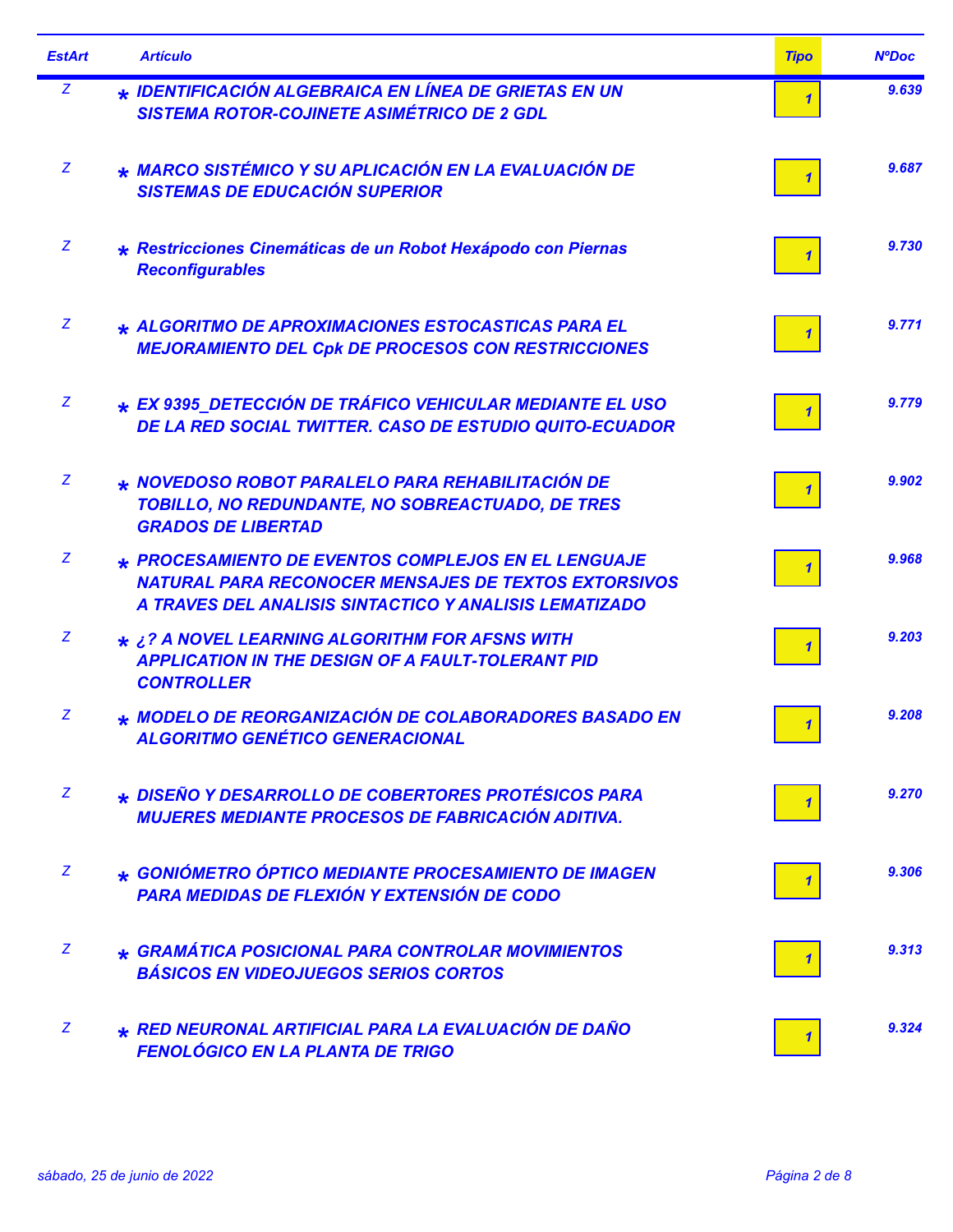| <b>EstArt</b> | <b>Artículo</b>                                                                                                                                         | <b>Tipo</b> | <b>NºDoc</b> |
|---------------|---------------------------------------------------------------------------------------------------------------------------------------------------------|-------------|--------------|
| Z             | * ANÁLISIS DE ESTACIONARIEDAD Y COINTEGRACIÓN:<br><b>APLICACIÓN AL MERCADO DE DIVISAS</b>                                                               |             | 9.127        |
| Z             | * THREE-AXES ROTATION ALGORITHM FOR THE RELAXED 3L-CVRP                                                                                                 |             | 9.170        |
| Z             | * SISTEMA DOMÓTICO CONTROLADO POR SENSORES PARA<br><b>PERSONAS CON DISCAPACIDAD</b>                                                                     |             | 9.043        |
| Z             | * BREVE HISTORIA DE LA FABRICACIÓN ADITIVA Y EL EFECTO DE<br><b>LAS PATENTES</b>                                                                        |             | 9.050        |
| Z             | * USO DE LAS CIUDADES INTELIGENTES PARA AFRONTAR LOS<br><b>RETOS DEL ENVEJECIMIENTO POBLACIONAL EUROPEO</b>                                             |             | 9.067        |
| Z             | * Design of Augmented Nonlinear PD Controller of Delta\Par4-Like<br><b>Robot</b>                                                                        |             | 8.964        |
| Z             | * IMPACTO DE LA NOTIFICACIÓN ELECTRÓNICA PARA LOS ACTOS<br><b>PROCESALES DE COMUNICACIÓN EN UNA ENTIDAD</b><br><b>SUPERVISORA DE SERVICIOS DE SALUD</b> |             | 8.974        |
| Z             | * MONITOREO DE PROCESOS MULTIVARIADOS MEDIANTE EL<br><b>PROCEDIMIENTO AJUSTE DE REGRESIÓN BASADO EN REDES</b><br><b>NEURONALES ARTIFICIALES</b>         |             | 8.993        |
| Z             | * VERIFICADOR DE CONTRATOS EN TIEMPO DE EJECUCIÓN:<br><b>AUMENTO DE ROBUSTEZ DE LOS SISTEMAS DE SOFTWARE</b><br><b>BASADOS EN COMPONENTES</b>           |             | 9.002        |
| Z             | * DESARROLLO DE UN SISTEMA DE PROYECCIÓN DE FRANJAS<br><b>PARA IMPRESIÓN 3D</b>                                                                         |             | 9.030        |
| Z             | * HACIA LA REDUCCIÓN DE LOS EFECTOS DE LA FATIGA MUSCULAR<br>EN EL CONTROL MIOELÉCTRICO DE PRÓTESIS DE MIEMBRO<br><b>SUPERIOR</b>                       |             | 8.906        |
| Z             | * UN ENFOQUE DIDACTICO PARA LA CINEMATICA DIRECTA DE<br>ROBOTS, BASADO EN MARCOS NATURALES VML Y MATLAB.                                                |             | 8.911        |
| Z             | * PRÓTESIS MANDIBULAR PERSONALIZADA: UN ESTUDIO<br><b>FOTOELÁSTICO</b>                                                                                  |             | 8.925        |

Ē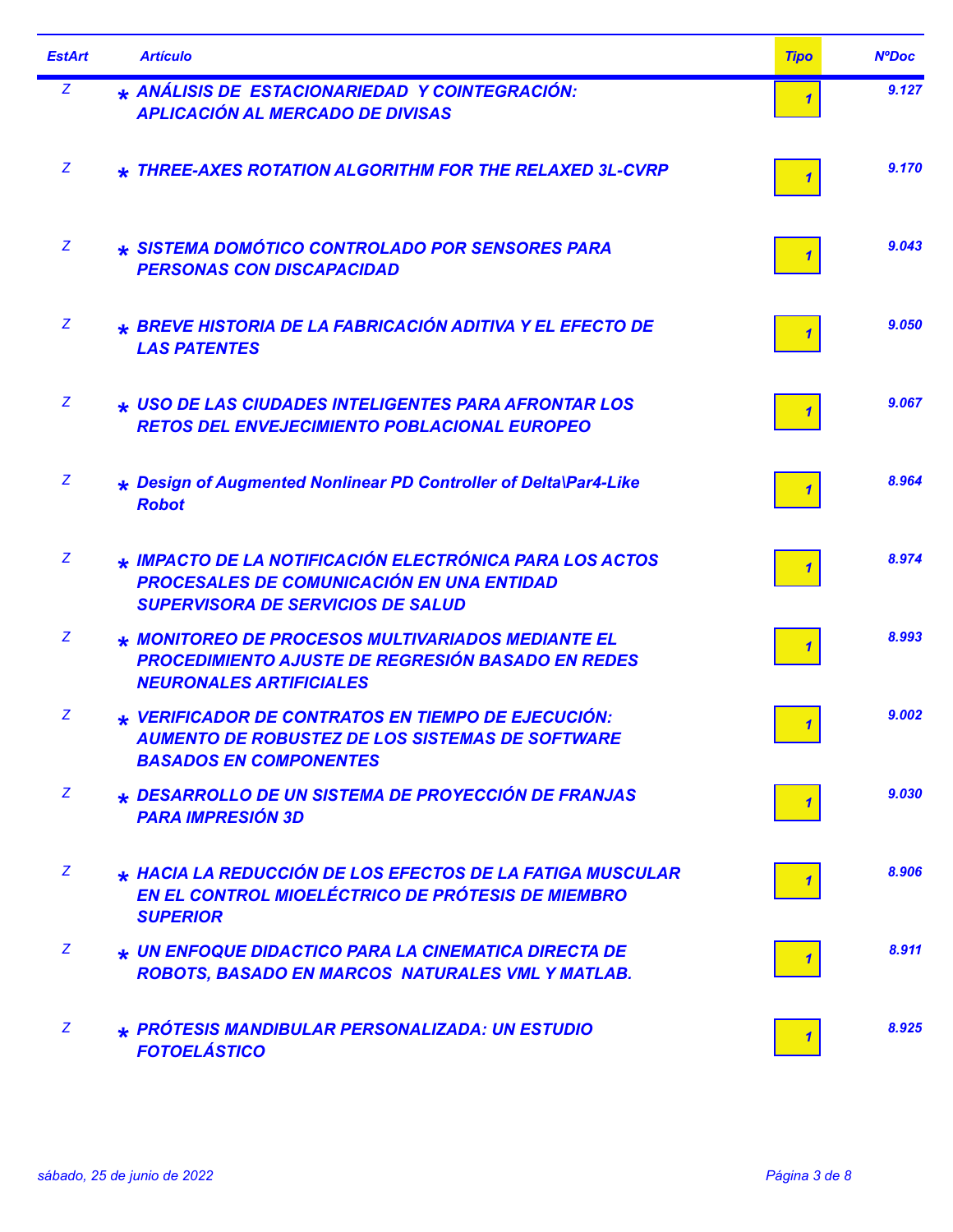| <b>EstArt</b> | <b>Artículo</b>                                                                                                                                                                    | <b>Tipo</b>  | <b>NºDoc</b> |
|---------------|------------------------------------------------------------------------------------------------------------------------------------------------------------------------------------|--------------|--------------|
| $\mathbf{Z}$  | * IDENTIFICACIÓN AUTOMÁTICA DE LA FUENTE DE ILUMINACIÓN EN<br><b>IMÁGENES DIGITALES PARA LA MEJORA DEL CONTRASTE</b>                                                               | $\mathbf{1}$ | 8.936        |
| Z             | * IMPLEMENTACIÓN DE UN SERVICIO CLOUD DE ALTA<br><b>DISPONIBILIDAD PARA MEJORAR LA GESTIÓN DE ARCHIVOS EN</b><br><b>LOS SERVICIOS DE TI DE LA EMPRESA EOCORP SAC, 2021</b>         | 1            | 10.351       |
| Z             | * Implementación de aplicativo web para mejorar la gestión en el<br>servicio de internet para los clientes de la empresa YISASECURITY<br>S.A.C, 2021                               |              | 10.353       |
| Z             | * ANÁLISIS NUMÉRICO DEL CONTACTO ENTRE CADENA CON<br>ELEMENTOS DE PLÁSTICO Y CATARINA DE METAL UTILIZANDO<br><b>MODELOS HIPERELÁSTICOS</b>                                         |              | 10.373       |
| Z             | * MAINTENANCE PREVENTIVE ANALYSIS IN ADDITIVE<br><b>MANUFACTURING EQUIPMENT USING ANALYTIC HIERARCHY</b><br><b>PROCESS</b>                                                         |              | 10.385       |
| Z             | * DETERMINACIÓN DE FACTORES FÍSICOS Y DE CONDUCTA<br><b>ASOCIADOS CON EL VIRUS VPH A TRAVES DE LA TEORIA</b><br><b>BAYESIANA</b>                                                   |              | 10.386       |
| Z             | * Neural-Fuzzy approach to optimize process parameters for Injection<br><b>Molding machine</b>                                                                                     |              | 10.388       |
| Z             | $\star$ The use of the ITPX model to predict individual performance in<br><b>industrial interfaces</b>                                                                             |              | 10.036       |
| Z             | * A new Sigmoid-Gaussian Activation Function for fuzzy systems<br>applied to model the dynamic behavior of an earthquake based on<br><b>Fuzzy Adaptive Neurons with axon delay</b> | $\mathbf{1}$ | 10.047       |
| Z             | * ESTUDIO EXPERIMENTAL DEL CONTROL PID+ PARA SISTEMAS<br><b>DINÁMICOS ALTAMENTE NO LINEALES CON RETARDO EN EL</b><br><b>DOMINIO DEL TIEMPO DISCRETO</b>                            |              | 10.190       |
| Z             | * An Optimized e-Lecture Video Search and Indexing Framework                                                                                                                       |              | 10.219       |
| Z             | * DESIGN AND PERFORMANCE ANALYSIS OF EFFICIENT 32 BIT<br><b>ADDER USING TREE GRAFTING TECHNIQUE</b>                                                                                |              | 10.258       |
| Z             | * MODELO DE REORGANIZACIÓN DE COLABORADORES BASADO EN<br><b>ALGORITMO GENÉTICO</b>                                                                                                 |              | 9.365        |

۰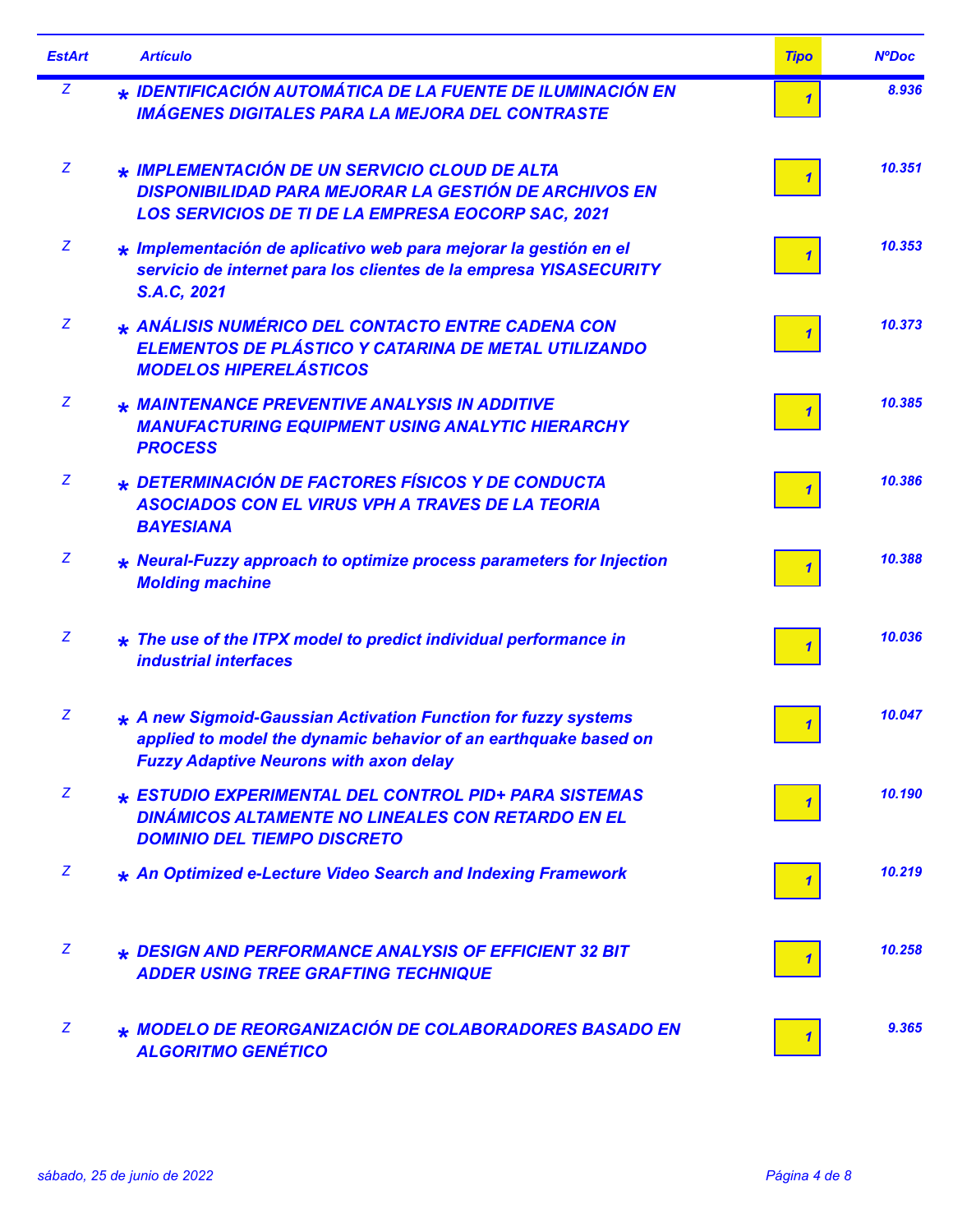| <b>EstArt</b> | <b>Artículo</b>                                                                                                                                                             | <b>Tipo</b> | <b>NºDoc</b> |
|---------------|-----------------------------------------------------------------------------------------------------------------------------------------------------------------------------|-------------|--------------|
| Z             | * ESTRATEGIA DE FILTRADO ADAPTIVO APLICADA A SEÑALES<br><b>ENCEFALOGRÁFICAS</b>                                                                                             |             | 9.369        |
| Z             | * TÉCNICA DE BIG DATA PARA OPTIMIZAR EL TIEMPO DE<br><b>ESTIMACIÓN DE LA SENSIBILIDAD Y LA ESPECIFICIDAD EN</b><br><b>DIAGNÓSTICO AUTOMÁTICO DE CÁNCER DE MAMA MEDIANTE</b> |             | 9.370        |
| Z             | * PREDICTION OF PEANUT SEED VIGOR BASED ON<br><b>HYPERSPECTRAL IMAGES</b>                                                                                                   |             | 10.434       |
| Z             | * SMART ALERT SYSTEM                                                                                                                                                        |             | 10.457       |
| Z             | * Student Performance Prediction Using Machine Learning Techniques                                                                                                          |             | 10.397       |
| Z             | * A prediction system using AI techniques to predict Students'<br>learning difficulties using LMS for sustainable development at KFU                                        |             | 10.401       |
| Z             | * ESTUDIO DE PERCEPCIÓN SOBRE LA PRESENCIALIDAD REMOTA<br>EN LA UNIVERSIDAD DE CARTAGENA APLICANDO COMPUTACIÓN<br><b>AFECTIVA</b>                                           |             | 10.468       |
| Z             | * MODELO DINÁMICO BAYESIANO PARA LA PREDICCIÓN DE<br><b>CAUDALES BAJO LA INFLUENCIA DEL FENÓMENO ENOS</b>                                                                   |             | 10.491       |
| Z             | * ALGORITMO GENÉTICO ESTÁNDAR POTENCIADO CON MEJORAS<br><b>ÁGILES INSPIRADAS EN ALGORITMOS MEMÉTICOS</b>                                                                    |             | 10.518       |
| Z             | * OPTIMIZACIÓN DE LA DISPOSICIÓN DE LOS ÚTILES DE<br><b>MECANIZADO MEDIANTE EL ALGORITMO DE BÚSQUEDA DE</b><br><b>BACTERIAS XX</b>                                          |             | 10.522       |
| Z             | * ZEOLITAS NATURALES DE LA CORDILLERA CHONGÓN-COLONCHE<br>(ECUADOR) COMO MATERIALES CEMENTANTES<br><b>SUPLEMENTARIOS: CARACTERIZACIÓN FÍSICA Y ESTRUCTURAL</b>              |             | 10.523       |
| Z             | * IMPLEMENTACIÓN EN CGRA DEL DECODIFICADOR HEVC<br>UTILIZANDO LA CONCORDANCIA DE PATRONES DIRIGIDA POR EL<br><b>CONTEXTO PREDECIBLE CON UNA ARQUITECTURA DE MEMORIA</b>     |             | 10.298       |
| Z             | * EVALUACIÓN DE LA REGRESIÓN LOGÍSTICA COMO CLASIFICADOR<br><b>DE ESPECTROS RAMAN EN EL DIAGNÓSTICO AUTOMÁTICO DE</b><br><b>CÁNCER DE MAMA</b>                              |             | 8.863        |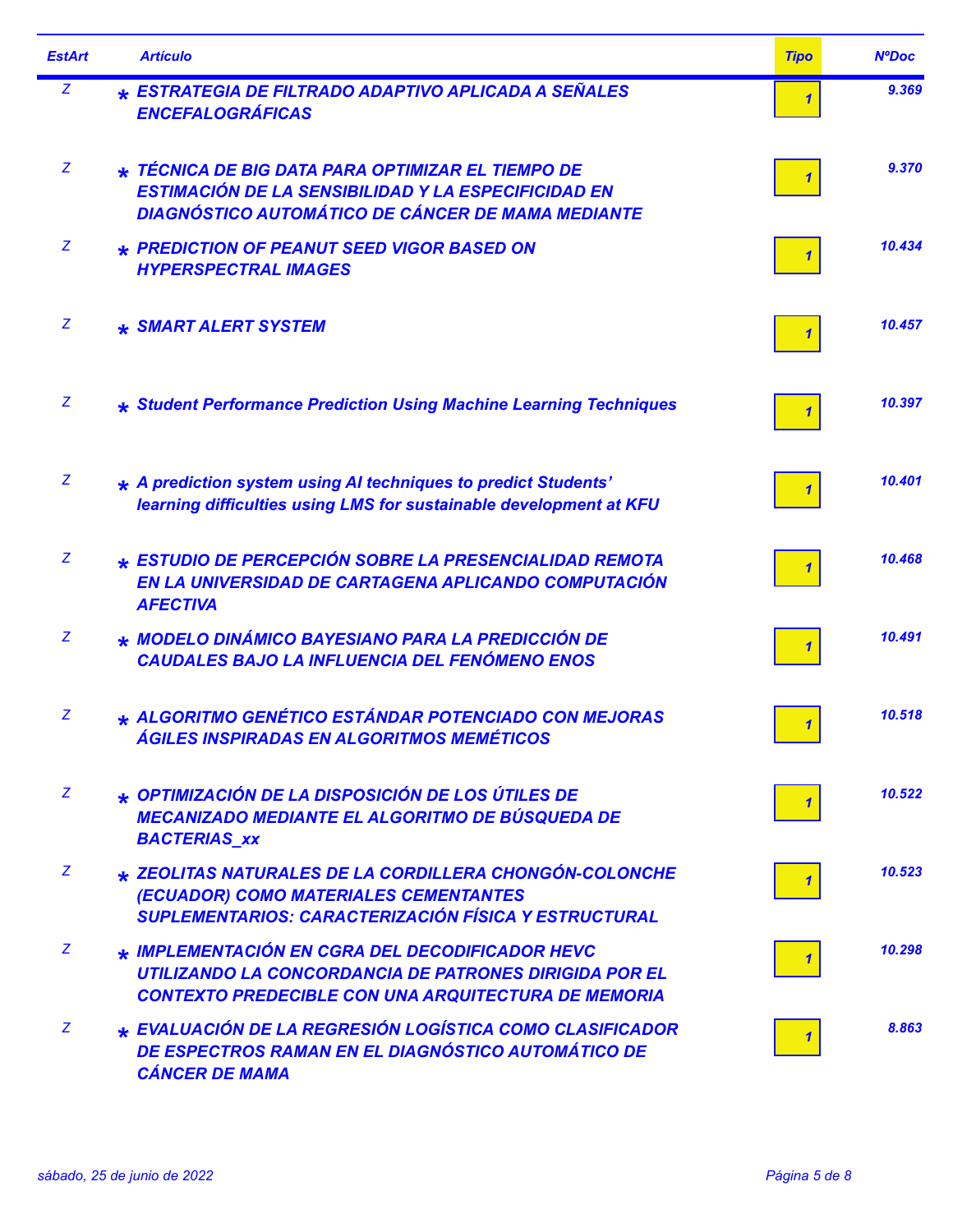| <b>EstArt</b> | <b>Artículo</b>                                                                                                                                                     | <b>Tipo</b>   | <b>NºDoc</b> |
|---------------|---------------------------------------------------------------------------------------------------------------------------------------------------------------------|---------------|--------------|
| Z             | * SISTEMA PARA EL CIFRADO DE IMÁGENES UTILIZANDO<br><b>ADVANCED ENCRYPTION STANDARD CON CAOS</b>                                                                    |               | 8.870        |
| Z             | * PERFORMANCE ANALYSIS OF CERTAIN EFFICIENT TECHNIQUES<br><b>OVER AVERAGE AND PEAK POWER REDUCTION PROCESS IN</b><br><b>SCAN BASED BIST</b>                         |               | 10.410       |
| Z             | <b>* Efficient Adaptive Filters Based on Folded Convex Architectures for</b><br><b>Noise Cancellation in Wireless Medical Applications</b>                          |               | 10.412       |
| Z             | * PROFICIENT ARCHITECTURE FOR VEDIC MULTIPLIER USING<br><b>VARIOUS VLSI DESIGN TECHNIQUES OF OPTIMIZED ADDER</b>                                                    |               | 10.430       |
| Z             | * TENDENCIA DE LA MINIMIZACIÓN EL TRATAMIENTO DENTRO DE LA<br><b>GESTIÓN DE LOS RESIDUOS MÉDICOS A NIVEL GLOBAL</b>                                                 |               | 10.595       |
| Z             | * STUDY AND DEVELOPED IOTPdM FRAMEWORK FOR DATA<br><b>ANALYTICS IN SMART APPLICATION MAINTENANCE SYSTEM</b>                                                         |               | 10.561       |
| Z             | * FUZZY-RIM BASED OPTIMAL PARAMETER SELECTION METHOD:<br><b>APPLICATION TO HIGH SPEED MILLING MANUFACTURING</b><br><b>PROCESS OF THIN ALUMINUM ALLOY STRUCTURES</b> |               | 10.563       |
|               | Received. Missing information / Recibido                                                                                                                            | <b>Total:</b> | 63           |
| R             | * EFFICIENCY'S EVALUATION OF A SELF-BALANCING SYSTEM FOR<br><b>A WASHING MACHINE</b>                                                                                |               | 10.585       |
|               |                                                                                                                                                                     | <b>Total:</b> | 1            |
| Y             | Recoverable rejection / Rechazo recuperable                                                                                                                         |               |              |
|               | * INDUSTRIAL SAFETY ANALYSIS OF A WORKSTATION IN THE<br><b>PARADIGM OF INDUSTRY 4.0</b>                                                                             |               | 10.406       |
| Y             | * Sistema de adquisición de datos para determinar deformaciones por<br>medio de acelerómetros                                                                       |               | 10.278       |
| Y             | * MODELADO DINAMICO Y CONTROL DE UN VEHÍCULO AUTÓNOMO<br><b>MILITAR USANDO MAPLE Y SIMULINK</b>                                                                     |               | 10.391       |
| Y             | * KNEE IMPLANTS DESIGN: A PERSPECTIVE TOWARD ENERGY<br><b>ABSORPTION</b>                                                                                            |               | 10.431       |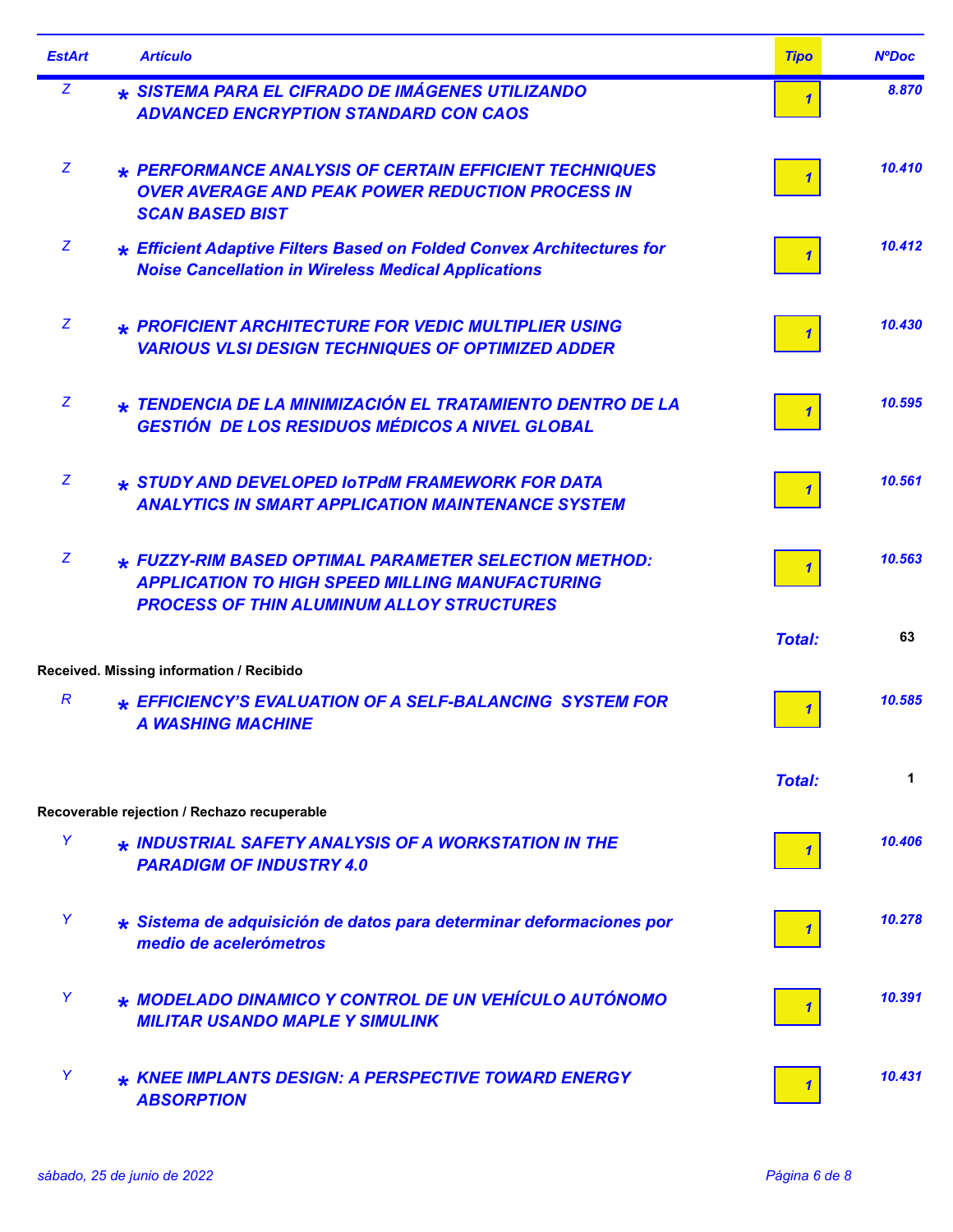| <b>EstArt</b> | <b>Artículo</b>                                                                                                                                          | <b>Tipo</b> | <b>NºDoc</b> |
|---------------|----------------------------------------------------------------------------------------------------------------------------------------------------------|-------------|--------------|
| Y             | * UN ÓPTIMO MODELO PARA CONOCER EL POSICIONAMIENTO DE<br><b>LOS PROVEEDORES EN CLOUD COMPUTING</b>                                                       |             | 9.357        |
| Y             | * PREDICCIÓN DE VARIABLES METEOROLÓGICAS DE MARTE<br><b>MEDIANTE REDES NEURONALES ARTIFICIALES</b>                                                       |             | 10.014       |
| Y             | ★ EVALUACIÓN NUMÉRICA DE LOS EFECTOS EN LOS SISTEMAS DE<br><b>RETENCIÓN EN LOS VEHÍCULOS DE BLINDAJE TIPO III</b>                                        |             | 10.321       |
| Y             | * UN MODELO DE CUATRO CAPAS BASADO EN BLOCKCHAIN PARA<br><b>SERVICIOS GUBERNAMENTALES TRANSPARENTES Y CONFIABLES</b>                                     |             | 10.326       |
| Y             | * UNA CLASIFICACIÓN DE EXOESQUELETOS DE MIEMBROS<br><b>SUPERIORES PARA SU DISEÑO Y ANÁLISIS</b>                                                          |             | 8.880        |
| Y             | * PROCESO DEL MÉTODO DE EVALUACIÓN DE LA USABILIDAD<br>"PENSANDO EN VOZ ALTA" MODIFICADO Y APLICADO A<br><b>USUARIOS CIEGOS EN DISPOSITIVOS MÓVILES</b>  |             | 8.955        |
| Y             | <b>* ENTORNO IOT, PARA EL MONITOREO EN LA NUBE DE PROCESOS</b><br>DE MECANIZADO, COMO UN ENFOQUE AL SERVICIO DEL SECTOR<br><b>INDUSTRIAL Y EDUCATIVO</b> |             | 9.040        |
| Y             | $\star$ PROTOTIPO DE SOFTWARE PARA LA IDENTIFICACIÓN DE LOS<br><b>MOVIMIENTOS OCULARES ASOCIADOS A LA DISLEXIA MEDIANTE</b><br><b>EYE-TRACKING</b>       |             | 9.085        |
| Y             | * USO DE REALIDAD AUMENTADA PARA MEJORAMIENTO DE LA<br><b>CIRUGÍA MÍNIMAMENTE INVASIVA</b>                                                               |             | 9.098        |
| Y             | * RED SOM PARA CLASIFICAR TIPOS DE HUELLA DACTILAR CON<br><b>PRESENCIA DE RUIDO</b>                                                                      |             | 9.108        |
| Y             | * REVISIÓN DE LAS EXPECTATIVAS Y LA REALIDAD EN TÉCNICAS<br><b>DE FABRICACIÓN ADITIVA</b>                                                                |             | 9.116        |
| Y             | * MEJORA DE LA ESTRATEGIA DE ENTRENAMIENTO DEL<br><b>NEOCOGNITRON</b>                                                                                    |             | 9.119        |
| Y             | ★ CLASIFICACIÓN DE ESTÁNDARES PARA LA GESTIÓN DEL CICLO<br>DE VIDA DEL DESARROLLO DEL SOFTWARE                                                           |             | 9.173        |

Ē